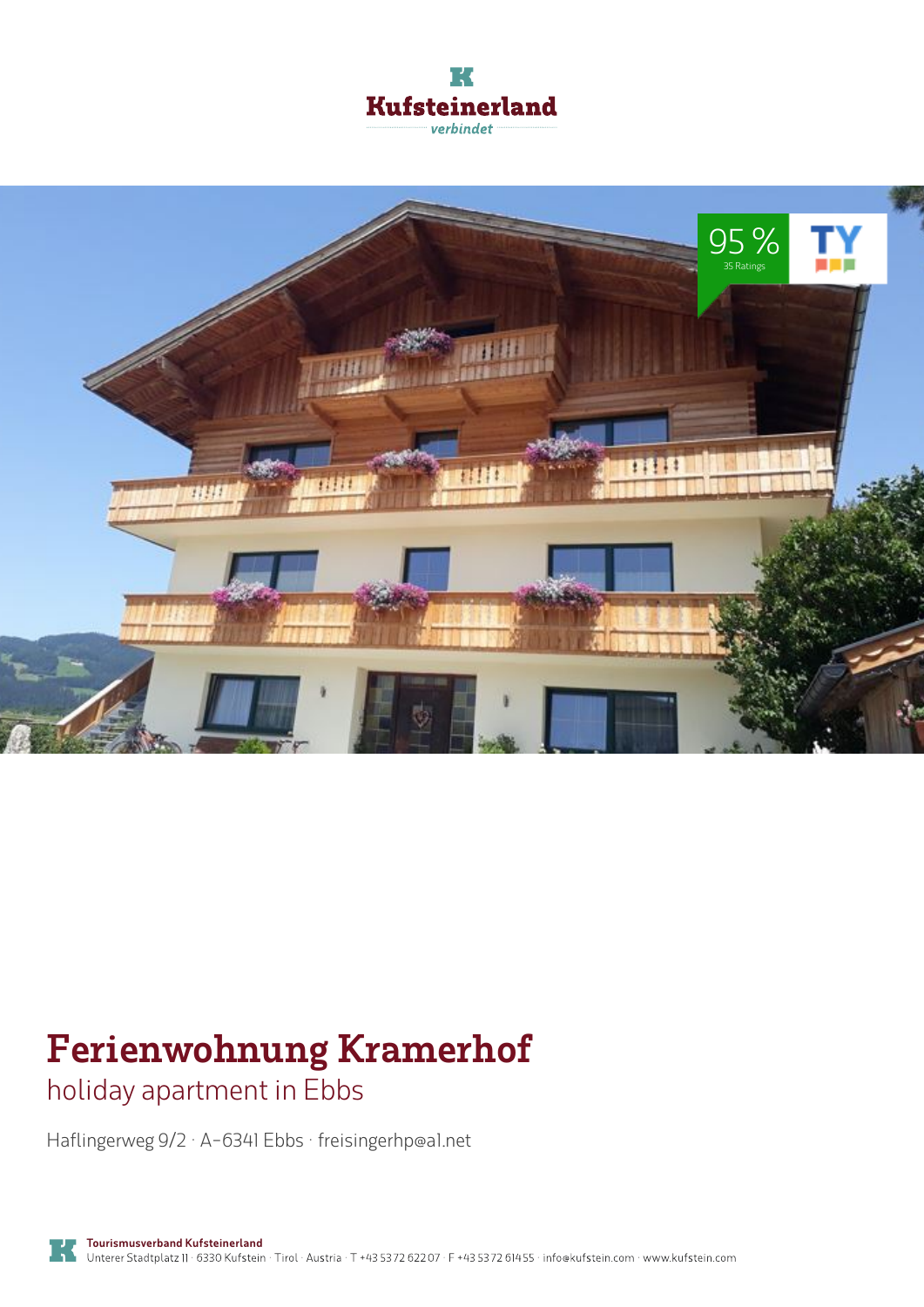

## **Ferienwohnung Kramerhof** holiday apartment in Ebbs

Welcome to the Kramerhof.Our farm is located on the outskirts of Ebbs, yet very central. In just a few minutes' walk you can reach the centre of Ebbs where you will find a bakery as well as various shops and inns. The Fohlenhof and the Raritätenzoo are also within walking distance. From your balcony you have a wonderful view of the surrounding mountains.The newly renovated flat is located on the 2nd floor of our house. It is ideally suited for families as well as for couples.



### Facilities

on the hiking path · right on the bike path · green area · meadowlands · romantic surroundings

### **Rooms and apartments**

Current offers



#### **Apartment, separate toilet and [shower/bathtub,](https://www.kufstein.com/en/book/ebbs/holiday-apartment/ferienwohnung-kramerhof.html?utm_medium=PDF&utm_campaign=Vermieter-Prospekt&utm_source=Ferienwohnung+Kramerhof) balcony**

The modern, bright and friendly apartment is 75ms in size and features 2 bedrooms, aflat-screen satellite TV, <sup>a</sup> fully equipped kitchen with <sup>a</sup> dishwasher and <sup>a</sup> microwave, <sup>a</sup> washing machine and 1 bathr...

1-4 Personen · 2 Bedrooms · 75 <sup>m</sup><sup>²</sup>



**To the offer**